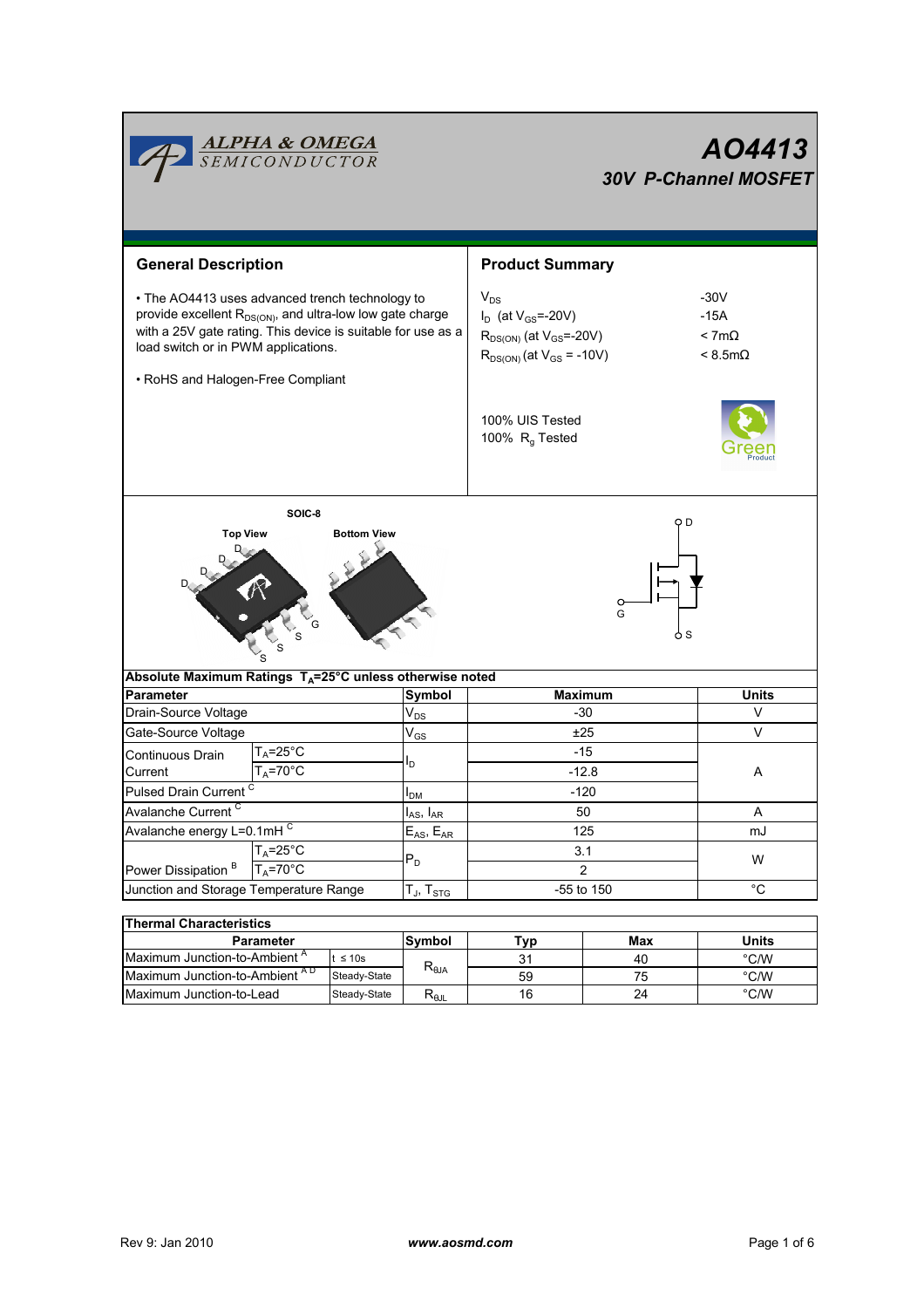

# **Electrical Characteristics (TJ=25°C unless otherwise noted)**

| <b>Symbol</b>                | Parameter                             | <b>Conditions</b>                                              | Min    | <b>Typ</b> | <b>Max</b>     | <b>Units</b> |
|------------------------------|---------------------------------------|----------------------------------------------------------------|--------|------------|----------------|--------------|
| <b>STATIC PARAMETERS</b>     |                                       |                                                                |        |            |                |              |
| BV <sub>DSS</sub>            | Drain-Source Breakdown Voltage        | $I_D = -250 \mu A$ , $V_{GS} = 0V$                             | $-30$  |            |                | $\vee$       |
| $I_{DSS}$                    | Zero Gate Voltage Drain Current       | $V_{DS}$ =-30V, $V_{GS}$ =0V                                   |        |            | -1             | μA           |
|                              |                                       | $T_{\rm J}$ =55°C                                              |        |            | -5             |              |
| $\mathsf{I}_{\mathsf{GSS}}$  | Gate-Body leakage current             | $V_{DS} = 0V$ , $V_{GS} = \pm 25V$                             |        |            | ±100           | nA           |
| $V_{GS(th)}$                 | Gate Threshold Voltage                | $V_{DS} = V_{GS} I_D = -250 \mu A$                             | $-1.5$ | $-2.5$     | $-3.5$         | $\vee$       |
| $I_{D(ON)}$                  | On state drain current                | $V_{GS}$ =-10V, $V_{DS}$ =-5V                                  | $-120$ |            |                | A            |
| $R_{DS(ON)}$                 | Static Drain-Source On-Resistance     | $V_{GS}$ =-20V, I <sub>n</sub> =-15A                           |        | 5.3        | $\overline{7}$ |              |
|                              |                                       | $T_{\rm J}$ =125°C                                             |        | 7.5        | 9              | $m\Omega$    |
|                              |                                       | $V_{GS}$ =-10V, $I_D$ =-15A                                    |        | 6.4        | 8.5            | $m\Omega$    |
| $g_{FS}$                     | <b>Forward Transconductance</b>       | $V_{DS} = -5V$ , $I_D = -15A$                                  |        | 35         |                | S            |
| $V_{SD}$                     | Diode Forward Voltage                 | $IS=-1A,VGS=0V$                                                |        | $-0.7$     | $-1$           | $\vee$       |
| $I_{\rm S}$                  | Maximum Body-Diode Continuous Current |                                                                |        |            | $-4$           | A            |
| <b>DYNAMIC PARAMETERS</b>    |                                       |                                                                |        |            |                |              |
| $C_{\text{iss}}$             | Input Capacitance                     |                                                                | 2310   | 2890       | 3500           | рF           |
| $C_{\rm oss}$                | Output Capacitance                    | $V_{GS}$ =0V, $V_{DS}$ =-15V, f=1MHz                           | 410    | 585        | 760            | рF           |
| $C_{\text{rss}}$             | Reverse Transfer Capacitance          |                                                                | 280    | 470        | 660            | pF           |
| $R_{g}$                      | Gate resistance                       | $V_{GS}$ =0V, $V_{DS}$ =0V, f=1MHz                             | 1.9    | 3.8        | 5.7            | Ω            |
| <b>SWITCHING PARAMETERS</b>  |                                       |                                                                |        |            |                |              |
| $Q_g$                        | <b>Total Gate Charge</b>              |                                                                | 40     | 51         | 61             | nC           |
| $\mathsf{Q}_{\mathsf{gs}}$   | Gate Source Charge                    | $V_{GS}$ =-10V, $V_{DS}$ =-15V, $I_{D}$ =-15A                  | 10     | 12         | 14             | nC           |
| $\mathbf{Q}_{\text{gd}}$     | Gate Drain Charge                     |                                                                | 10     | 16         | 22             | nC           |
| $t_{D(on)}$                  | Turn-On DelayTime                     |                                                                |        | 16         |                | ns           |
| $\mathfrak{t}_{\mathsf{r}}$  | Turn-On Rise Time                     | $V_{GS}$ =-10V, $V_{DS}$ =-15V, R <sub>i</sub> =1.0 $\Omega$ , |        | 12         |                | ns           |
| $t_{D(off)}$                 | Turn-Off DelayTime                    | $\rm R_{GEN}$ =3 $\Omega$                                      |        | 45         |                | ns           |
| $t_f$                        | Turn-Off Fall Time                    |                                                                |        | 22         |                | ns           |
| $\mathfrak{t}_{\mathsf{rr}}$ | Body Diode Reverse Recovery Time      | $I_F$ =-15A, dl/dt=100A/ $\mu$ s                               | 14     | 18         | 22             | ns           |
| $\mathsf{Q}_{\mathsf{rr}}$   | Body Diode Reverse Recovery Charge    | $I_F$ =-15A, dl/dt=100A/ $\mu$ s                               | 9      | 11         | 13             | пC           |

A. The value of  $R_{\theta_0A}$  is measured with the device mounted on 1in<sup>2</sup> FR-4 board with 2oz. Copper, in a still air environment with  $T_A = 25^\circ$  C. The

value in any given application depends on the user's specific board design.<br>B. The power dissipation P<sub>D</sub> is based on T<sub>J(MAX)</sub>=150°C, using ≤ 10s junction-to-ambient thermal resistance.

C. Repetitive rating, pulse width limited by junction temperature  $T_{\rm J(MAX)}$ =150°C. Ratings are based on low frequency and duty cycles to keep  $initialT_1=25^\circ$  C.

D. The  $R_{\theta JA}$  is the sum of the thermal impedence from junction to lead  $R_{\theta JL}$  and lead to ambient.

E. The static characteristics in Figures 1 to 6 are obtained using <300μs pulses, duty cycle 0.5% max.<br>F. These curves are based on the junction-to-ambient thermal impedence which is measured with the device mounted on 1i 2oz. Copper, assuming a maximum junction temperature of  $T_{J(MAX)}$ =150°C. The SOA curve provides a single pulse rating.

THIS PRODUCT HAS BEEN DESIGNED AND QUALIFIED FOR THE CONSUMER MARKET. APPLICATIONS OR USES AS CRITICAL COMPONENTS IN LIFE SUPPORT DEVICES OR SYSTEMS ARE NOT AUTHORIZED. AOS DOES NOT ASSUME ANY LIABILITY ARISING OUT OF SUCH APPLICATIONS OR USES OF ITS PRODUCTS. AOS RESERVES THE RIGHT TO IMPROVE PRODUCT DESIGN, FUNCTIONS AND RELIABILITY WITHOUT NOTICE.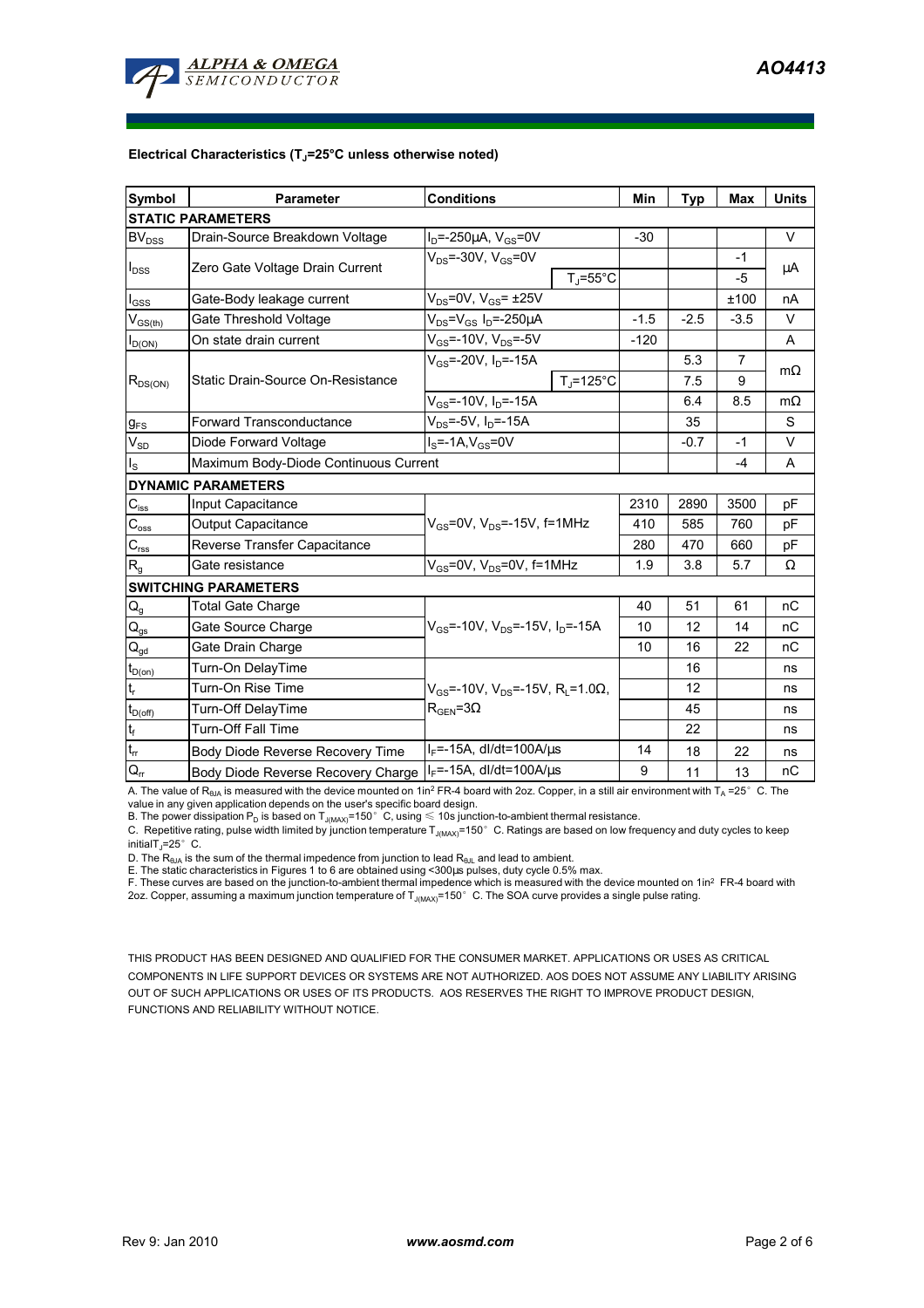*AO4413* 



## **TYPICAL ELECTRICAL AND THERMAL CHARACTERISTICS**



**<sup>(</sup>Note E)**

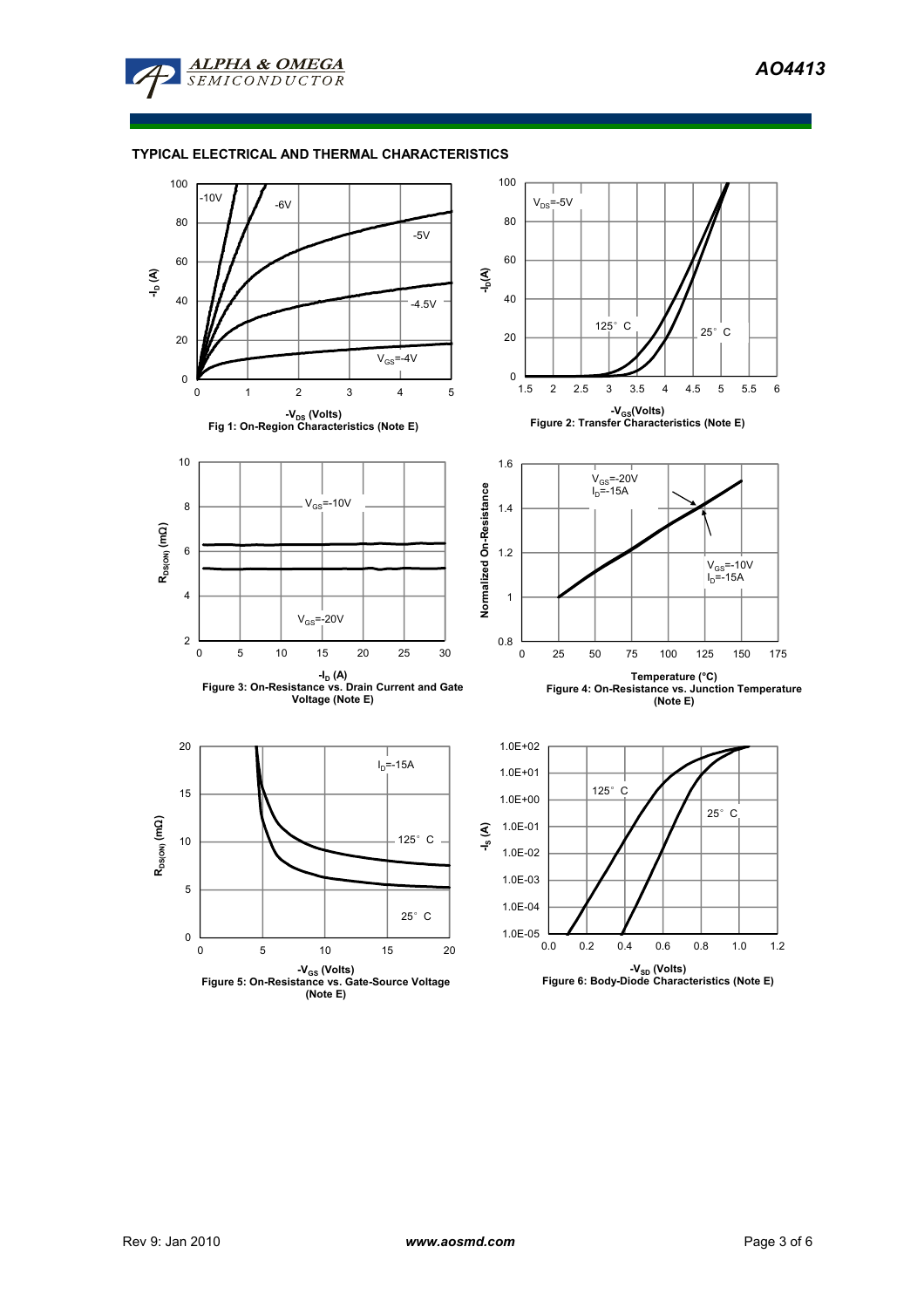

## **TYPICAL ELECTRICAL AND THERMAL CHARACTERISTICS**

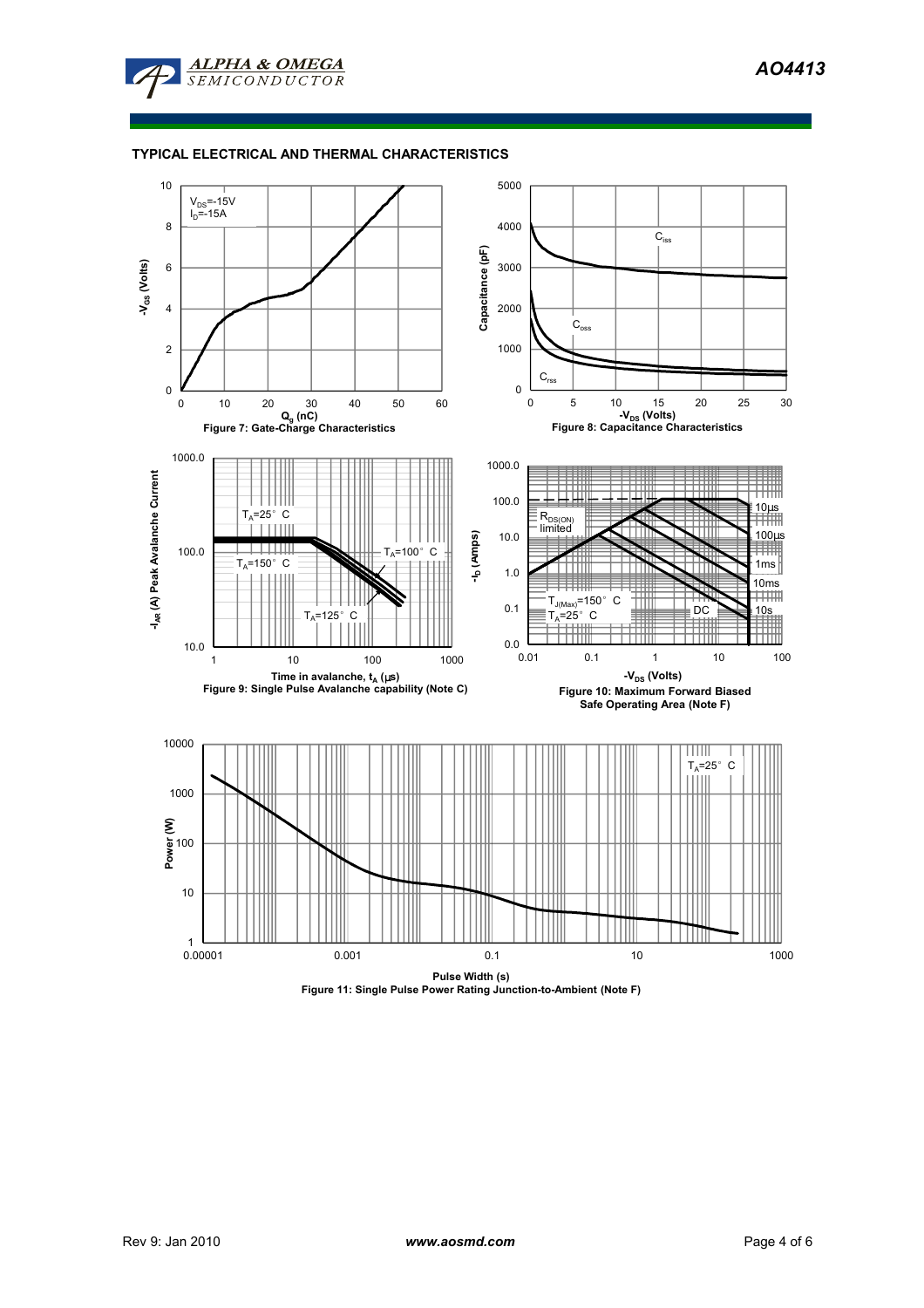



**Pulse Width (s) Figure 12: Normalized Maximum Transient Thermal Impedance (Note F)**